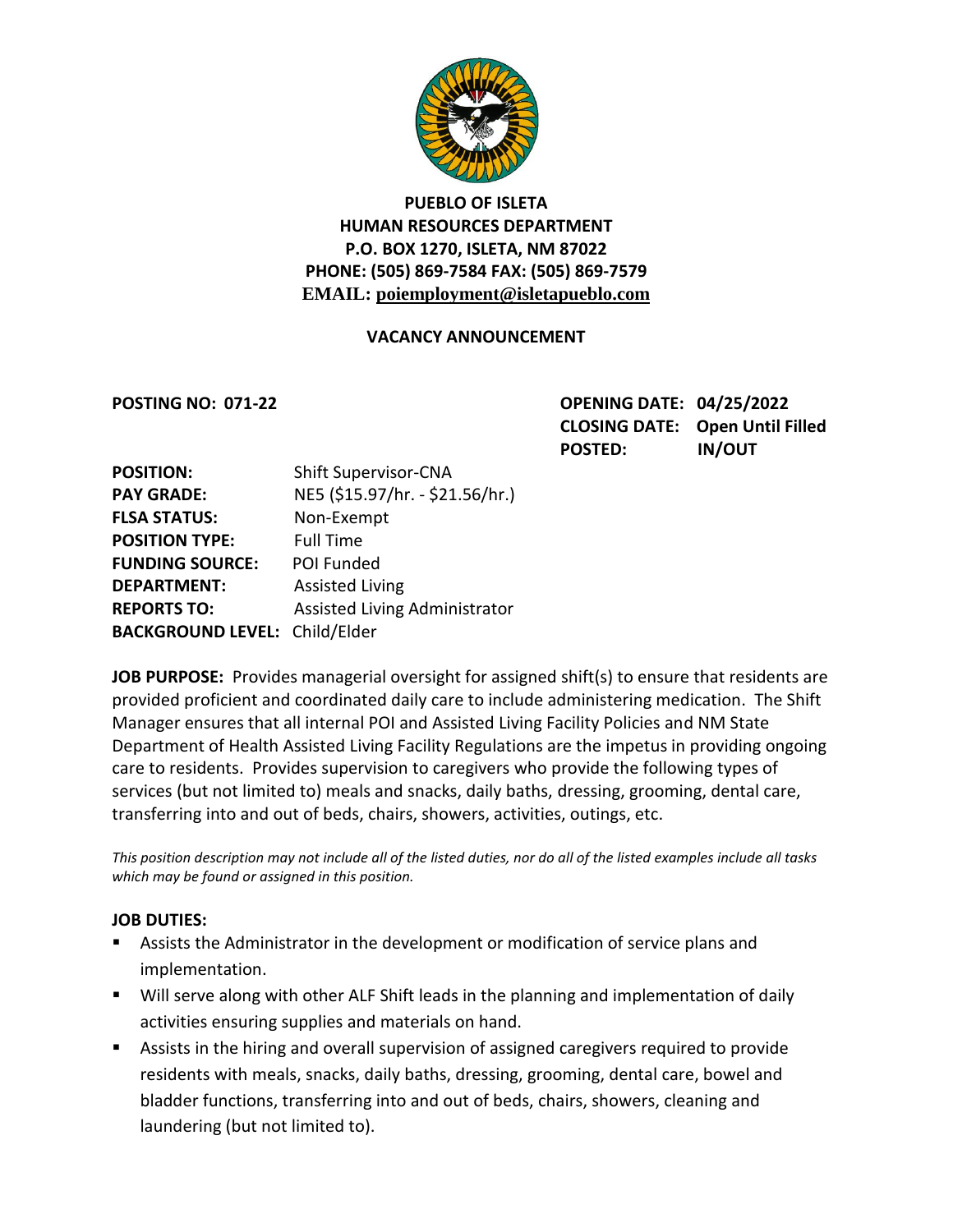- Performs administrative work to ensure that all areas of service are recorded and are appropriately filed.
- Administers prescribed medication to the resident as outlined in standing orders; documents the resident's file and notes any medication reactions, side effects, etc.; reorders medication and inventory, documents incoming medication /drugs upon arrival; and ensures residents' information remains confidential.
- While on duty, serves as the primary contact to the Medical Director, Pharmacist, Registered Nurse in planning and coordinating daily care.
- Serves as member to the ALF Health Coordination/Interdisciplinary Team to develop and/or maintain an Individualized Service Plan for each resident.
- Adheres to facility policy and procedures for resolving resident and/or family concerns.
- Ensures that all concerns or incidents are documented and are addressed in a timely manner and in accordance with policy.
- Confers with the Administrator to resolve any issues and/or concerns.
- **Ensures all resident rights are protected through monitoring of general resident conditions;** identifying and correcting any infringement of rights by daily contact with residents.
- Serves as the primary contact for family members of residents, and keeps them informed about resident needs, status and/to invite them to ALF activities and events.
- Ensures all resident rights are protected through monitoring of general resident conditions; identifying and correcting any infringement of rights by daily contact with residents.
- **Follows all fire and safety regulations, sanitation and infection control procedures.**
- **Follows charting guidelines for daily living activities, and attendance of residents to these** activities.
- Maintains resident confidentiality and program information and issues.
- **Participates in meetings, training, or in-service as required.**
- **Performs other job duties as assigned.**

# **SUPERVISION RESPONSIBILITIES:**

- **Supervises Caregivers' activities.**
- Assigns, reviews, and delegates work and job responsibilities to designated staff.
- Coordinates training, orientations, and continuing education of staff.

# **MINIMUM QUALIFICATIONS/REQUIREMENTS:**

- High School Diploma/GED required.
- $\blacksquare$  1 2 years' work experience preferably in an assisted living facility, nursing home or longterm care facility.
- **Must be Certified Nursing Assistant or provide proof that they are scheduled to obtain** certification within 6 months.
- **Must obtain and maintain Food Handler's Card.**
- Ability to speak TIWA is preferred.
- **Must be able to pass a TB screening.**